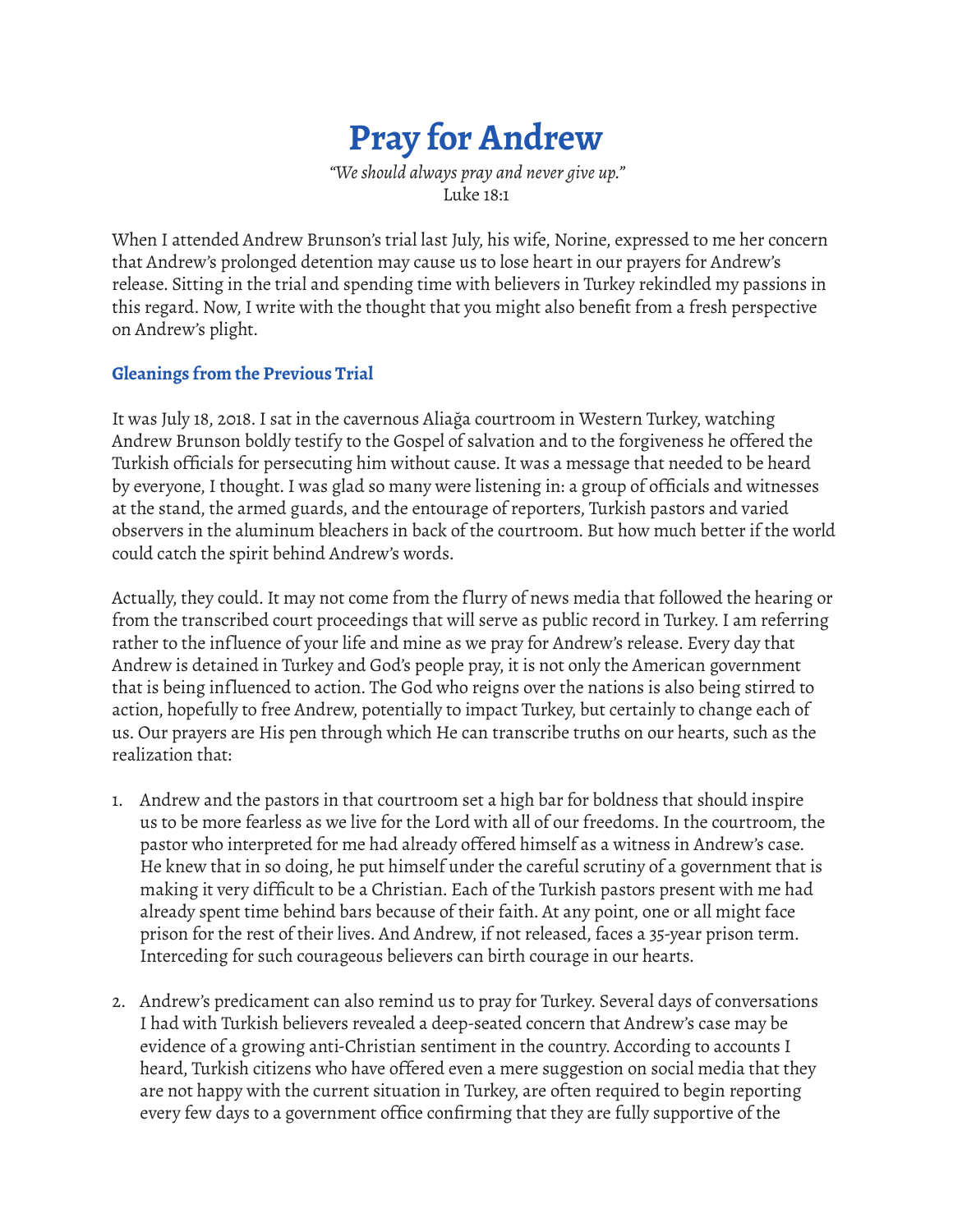government. One more slip and they may find themselves joining company with more than 150,000 others who have been detained or imprisoned on various charges since the attempted overthrow of the government in July of 2016. Surely as we pray for Andrew, we must pray for Turkey.

3. When we pray for Turkey, we will quickly find ourselves praying for the world. Turkey is a gateway to the East and to the West. It was originally from Turkey that Christianity was launched around the globe. It was there also that the first seven councils of the church were held. Oddly, Turkey, the cradle of early Christianity, is now one of the least Christian countries in the world. There are nearly as many active churches in the small town from which I write, Hendersonville, North Carolina, U.S.A., as there are in the entire nation of Turkey — around 250. Depending on how one defines Christian, Turkey is somewhere between 0.4 % and 0.2% Christian.

The stark contrast between what was and what is may seem depressing, but it should actually give us great hope. An old Korean proverb says, "Where water once flowed, it can flow again." Let us pray for God to bless the beautiful land of Turkey and all of its people, offering petitions for its government with this realization: what God has done before God can do again. May Turkey continue as a democracy, may all peoples be welcome there, and may the Church f lourish.

Praying for Andrew may cause us to recognize how quickly we may lose our freedoms if we don't stand strong in our faith. Sadly, the Church in America tends to be inf luenced by its culture more than the Church influences our culture. We must once again heed the messages found in the letters to the seven churches (Revelation 2-3), which were situated in Turkey. Only partially uncovered ruins remain in each location. But the truths in those letters live on. They call us to be genuine Christians, willing to follow Christ even when things are tough, even when we face slander, opposition, and difficulty.

#### **Conclusions for Today**

It is natural to become discouraged in our prayers for Andrew as we experience delay after delay. It is supernatural, however, to realize that God is at work for good, even on Andrew's behalf, and that our prayers are being heard. The sovereign God who used Joseph's Genesis 39 imprisonment as part of His greater purpose can and will use Andrew's detention in ways we have not anticipated and may never fully understand. God is at work. And we must never give up.

*William P. Campbell* 

————

*A daily prayer guide for Andrew and Turkey for the month of October 2018 is attached and follows this article. For those who would like to deepen their Biblical understanding of God's work in Turkey as seen in the seven churches of Revelation, a free twelve-week study guide can be [downloaded here](https://scriptureawakening.com/bnext/revelation-brunson/). William P. (Bill) Campbell is teaching elder at Hendersonville Presbyterian Church (NC), and founder and president of Scripture Awakening (ScriptureAwakening.com), which of fers resources to help people read, study, and live the Scriptures.*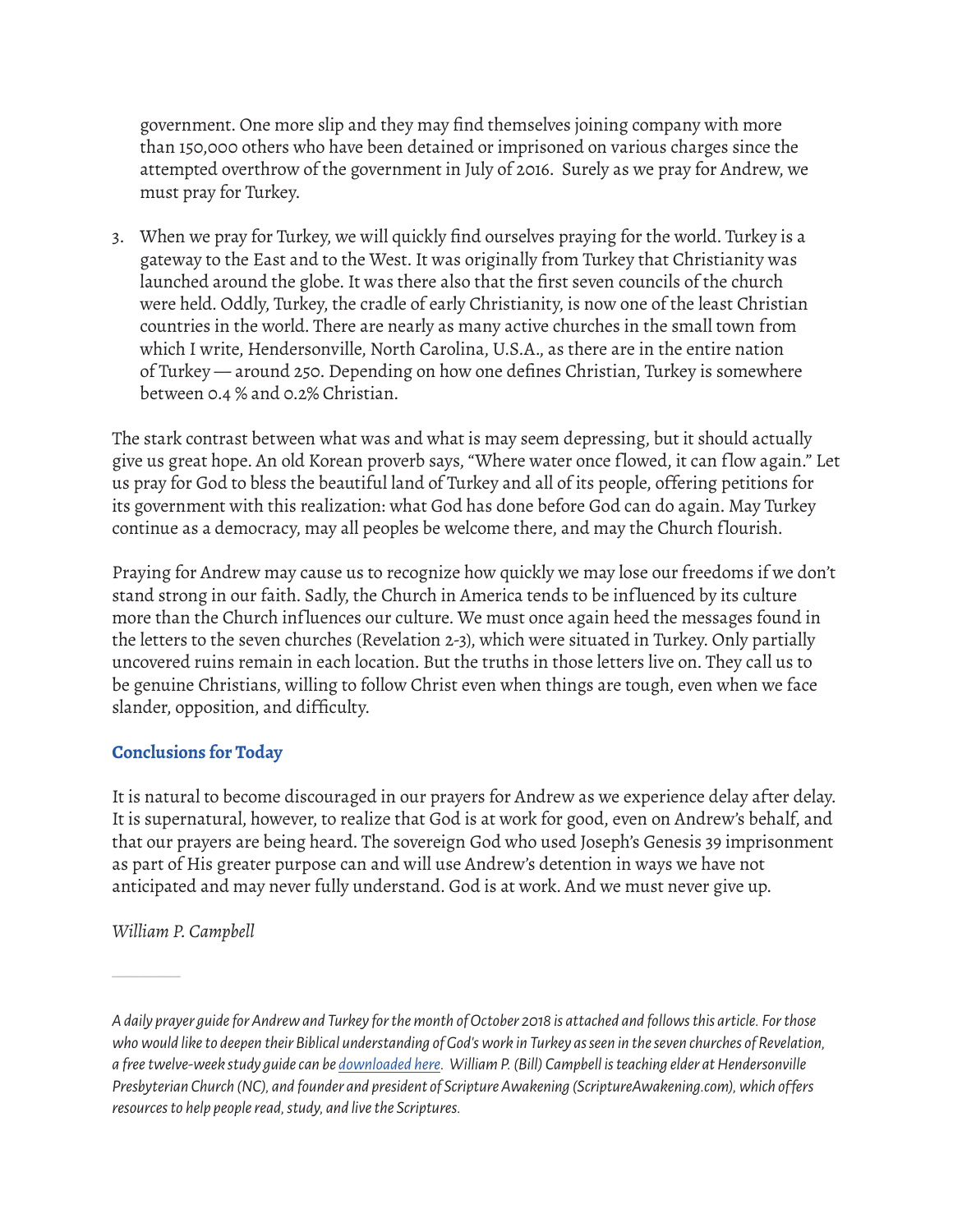

# Pray for Andrew and Turkey



31-Day Prayer Initiative • October 2018

This is a guide for prayers over Andrew Brunson and his family, and for the nation of Turkey. It is designed to last for the month of October. The first 13 days are found below, and the remainder of the month will be posted on the 14th, once we have processed news about the outcome of the October 12 trial. Andrew and Norine are called to serve Turkey, the very nation that is detaining him. Perhaps our prayers can be used by God to bring a release not only for Andrew, but also for the Gospel in Turkey.

# **October 1**

| <b>PRAISE</b> | Read Psalm 1, and praise for the power of the Word through Bibles in Turkey.                                                                                                                                     |
|---------------|------------------------------------------------------------------------------------------------------------------------------------------------------------------------------------------------------------------|
| <b>PONDER</b> | Turkey was the cradle for the Gospel's worldwide advance. Now only a fraction of one<br>percent believe (more info: link).                                                                                       |
| <b>PRAY</b>   | For individuals and ministries that bring Bibles into Turkey. May they be used of God<br>to transform lives (more info: link). Pray that Andrew and Norine will find strength<br>and comfort through God's Word. |

# **October 2**

- **PRAISE** Read Psalm 2, and praise God for His sovereignty over the nations, even over Turkey.
- **PONDER** The Northern Kurds live in the mountain areas near the boarders of Iran and Iraq, making them difficult to reach (more info: [link\)](https://joshuaproject.net/people_groups/12877/TU).
- **PRAY** For God to bring the Gospel even to these dispersed Northern Turks. May the Lord empower believers in Turkey to be bold, despite opposition, trusting in God's sovereignty. Pray for the church Andrew pastored, Izmir Resurrection Church, to be blessed by God with strong leadership (more info: [link\)](http://www.globalprayerdigest.org/issue/day/2008/11/01).

# **October 3**

**PRAISE** Read Psalm 7, and thank God for His protection for believers in Turkey.

**PONDER** There are some 65,000 Armenians in Turkey. They are 94% Christian. Fewer peoples in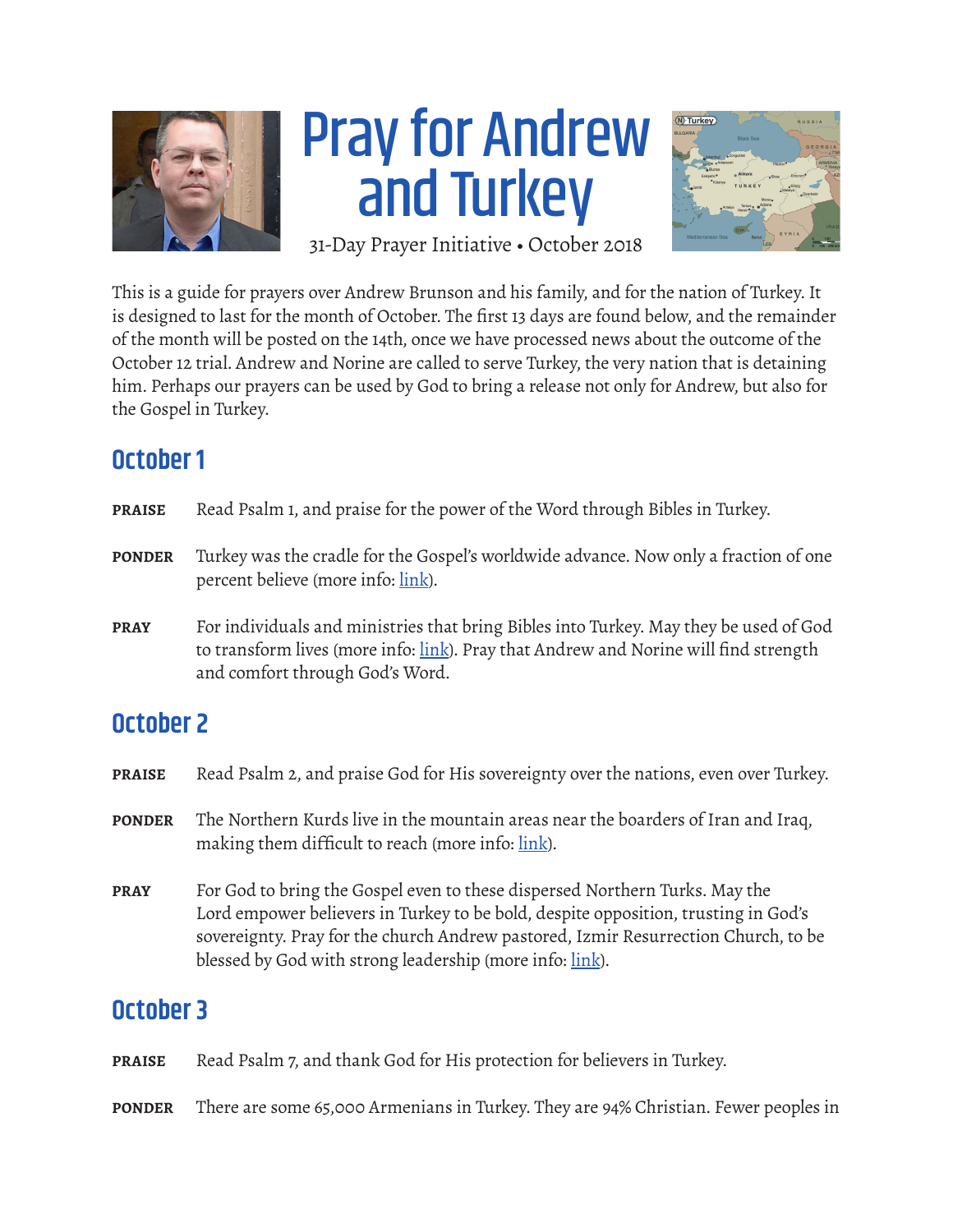the world have known greater suffering (more info: [link](https://joshuaproject.net/people_groups/10429/TU)).

**PRAY** Pray for the Armenian people to be protected by God and to be God's witnesses, even in Turkey. Pray for God's mercy and protection for Andrew, Norine as long as they are detained by house arrest, and pray for the three Brunson children, Jordan, Jacqueline, and Blaise, all in America, to know God's provision and peace.

#### **October 4**

- **PRAISE** Read Psalm 8, and praise God for His majesty that will one day be displayed in heaven, with believers from all the people the world.
- **PONDER** The Zaza-Dilmi in middle-eastern Turkey are a nomadic people with roots traced to the Medes and Persians. Almost 1.7 million strong, they are 00.00 percent Christian (more info: [link](https://joshuaproject.net/people_groups/11560/TU)).
- **PRAY** Pray for God's majesty to be proclaimed through mission outreach, conversions, and churches planted for the Zaza-Dilmi people. Ask God to use the government-allowed Sat 7 Christian satellite television ministry in a mighty way to touch all the peoples of Turkey, even the Zaza-Dilmi [\(link\)](https://www.mnnonline.org/news/sat-7-celebrates-one-year-in-turkey/). Pray also that God's majesty will be declared daily through the witness of Andrew and Norine, even touching the guards who watch them, and any visitors God sends to them.

# **October 5**

- **PRAISE** Read Psalm 9 and thank God for His wonderful deeds!
- **PONDER** The Jesus film has had great impact worldwide, and even in Turkey (more info: [link;](http://www.globalprayerdigest.org/issue/day/2015/11/04) see also: [link\)](http://blog.godreports.com/2013/07/middle-east-satellite-broadcasts-of-jesus-film-impact-viewers/).
- **PRAY** For God to use the Jesus film and other means to deepen the God's work around Turkey, even impacting the Arab Lebanese (see: <u>link</u>). Pray for Andrew and fellow pastors in Turkey who are using creative means to witness to all the peoples of Turkey.

- **PRAISE** Read Psalm 10, and give praise to the God who brings down the arrogant and lifts up the humble.
- **PONDER** In 1923, the "population exchange" between Greece and Turkey emptied the land of Greeks, who where and are primarily Christians. Hence the drop at the time from around 25% Christians in Turkey to about 2.5% (see: [link\)](https://en.wikipedia.org/wiki/Population_exchange_between_Greece_and_Turkey). The nationalistic spirit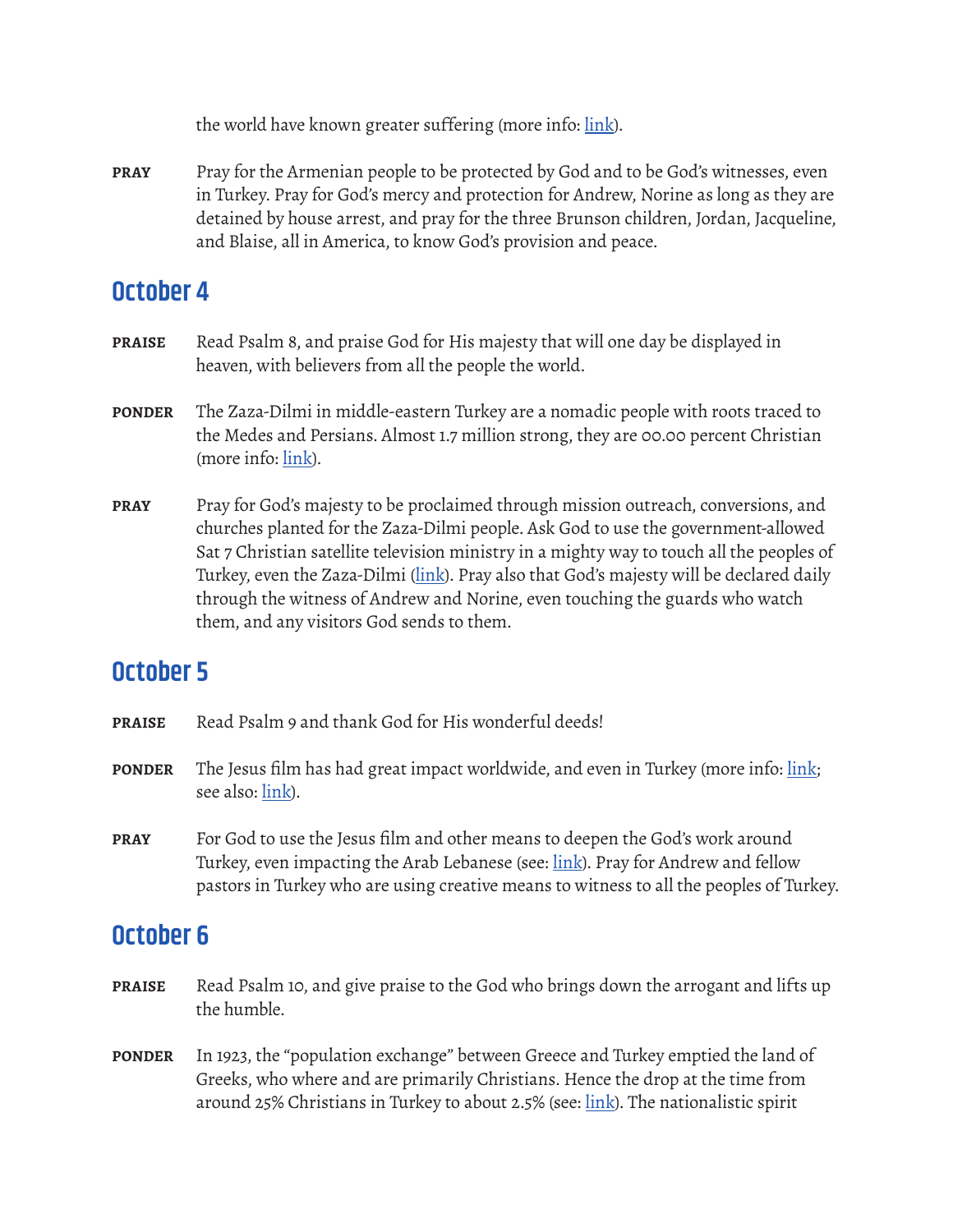and pressure against Christianity has been unrelenting and now the percentage of Christians is below 0.25%.

**PRAY** That God will open the doors for the Gospel in Turkey despite the nationalistic spirit. Ask for President Erdogan to be humbled, and to enact policies that honor God and all the people he serves. Pray for God to use the almost 4,000 Greeks who remain in Turkey to be His witnesses (see: [link\)](https://joshuaproject.net/people_groups/11942/TU).

## **October 7**

- **PRAISE** Read Psalm 11, and give praise to the God who provides refuge to His people.
- **PONDER** There are only several hundred Hungarians in Turkey, part of a people group that is almost 90% Christian (see: [link](https://joshuaproject.net/people_groups/12155/TU)). They need God's refuge.
- **PRAY** Pray for Hungarians to know God's grace, and to share it in Turkey. Pray also for God's protection over Andrew and the Turkish pastors who are preparing for the October 13 trial. May they know God's refuge as they travel and soon assemble to support Andrew.

### **October 8**

- **PRAISE** Read Psalm 12, and praise God for His help for the downtrodden and oppressed.
- **PONDER** The American people comprise the second largest (next to Han Chinese) people group in the world. They are 77% Christian. Approximately 25,000 Americans live in Turkey (see: [link](https://joshuaproject.net/people_groups/15741/TU)).
- **PRAY** We don't normally think of Americans as the oppressed. Andrew may seem to be the exception. However, American missionaries serving quietly in Turkey can easily become overwhelmed with a sense of oppression and even despair. Pray for God's Spirit to embolden His people, including all Americans. Pray for missionaries in Turkey to see great fruit, and for God to use Andrew's house arrest to embolden others.

- **PRAISE** Read Psalm 13. David cries out, "How long, O Lord?" Praise God that in the right time, God's great purposes are fulfilled, even as they were in David's life, as his kingship became a picture of the coming reign of the Messiah.
- **PONDER** God used David's trials to shape his character that he might be a witness to the nations, one from whose progeny the Messiah would come. We too cry out, as we pray for Andrew, "How long, O Lord?" May God somehow allow Messiah Jesus to be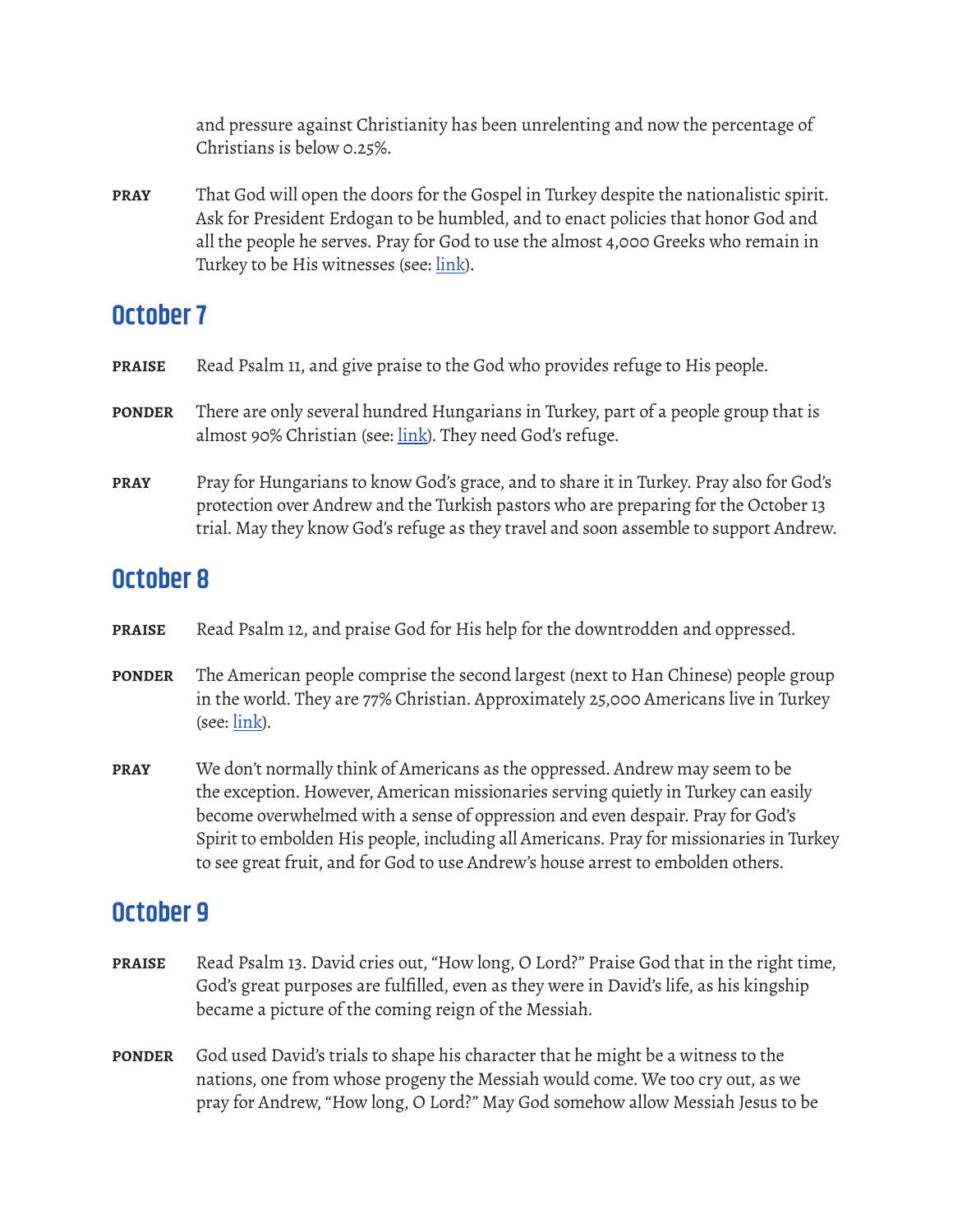revealed and glorified in great measure, even as a result of Andrew's detention.

**PRAY** The Serbians in Turkey, 9,400 strong, boast an 80% Christian population, but very few really know Jesus. It is a cultural religion. Pray for a breakthrough (see: [link](https://joshuaproject.net/people_groups/14864/TU)). Andrew is being detained, in part, due to accusations that he was reaching out to Serbs. Pray for such charges to be turned around, to be seen as a blessing, and for God to prepare strong and positive testimonies for the October 12 trial.

#### **October 10**

- **PRAISE** Read Psalm 14, and praise God for wisdom promised for those who ask, even for the foolish.
- **PONDER** There are 44,000 Macedonians in Turkey. As we pray for them (see: [link](https://joshuaproject.net/people_groups/13186/TU)), we can recall how God led Paul to Macedonia through supernatural guidance (Acts 16:9). May such wisdom also guide Andrew's upcoming trial. If God can guide His servants, and If God can move the heart of a king (Proverbs 21:21), God can move government leaders, court officials, and the proceedings of the trial.
- **PRAY** Pray for God to prepare all of the players in the trial the prosecution, the defense, every witness, and Andrew himself. Pray for God's wisdom to prevail over all aspects of the trial, especially its outcome.

- **PRAISE** Read Psalm 15, and praise God for the truth that if we are holy before God, we will be protected and helped by God.
- **PONDER** The American government at the highest levels has been advocating and pressuring for Andrew's release. This very fact is amazing evidence that God answers the prayers of the righteous. How often does a bold Christian become such a focal point for the international media, even a flashpoint between nations? God is using Andrew as a witness.
- **PRAY** The media around this trial can bring God great glory. Pray for all of the media representatives in the trial to be safe, and for journalists to create reports that will glorify God (see the work of Open Doors: [link](https://www.opendoorsusa.org/media-resources/)). Pray for Andrew to be emboldened to give a clear Gospel witness. Pray for the Turkish press and also for the guards (Jandarma) in tomorrow's trial to hear the Gospel (see: [link](https://www.globalsecurity.org/intell/world/turkey/jandarma.htm)).